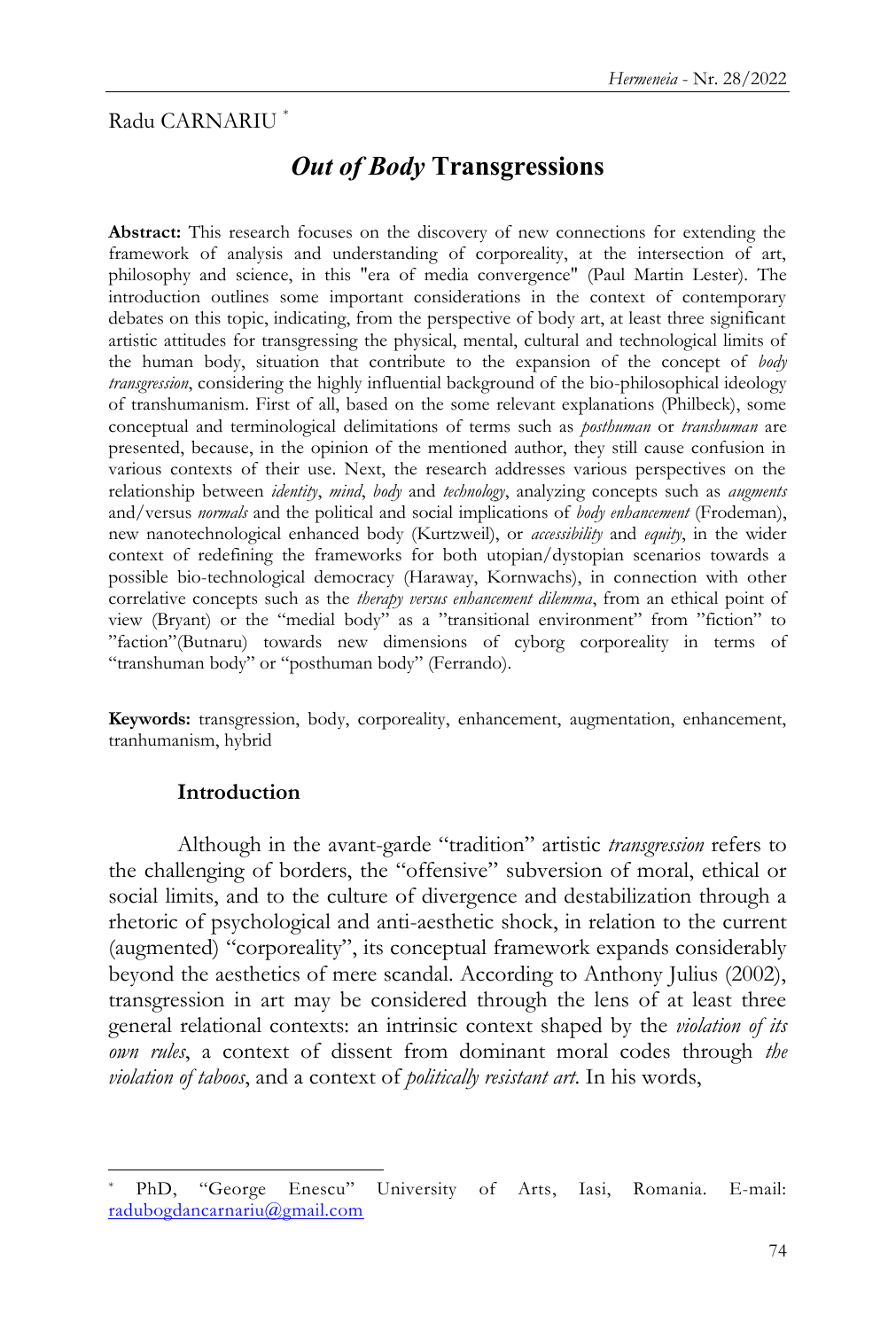(…) there is an art that repudiates established artistic practices, an art that violates certain beliefs and feelings of its audience, an art that defies the rule of the state." (Julius, 2002,  $102$ )

The advent of New Realisms, Body Art and, particularly, Performance Art brings about a tendency to test the physical, psychological, perceptual and cultural limits of the Body as an artistic *act* or *medium*.

In the case of the Body Art, one can observe, in time, at least three general tendencies that outline a certain type of relational dynamics between the instrumentalization of the body, as a discursive-ideological vector, and the *otherness* of human identity and physicality, as a limit. A first direction tests the physical and mental limits of the body in relation to time and existence, according to a strictly established performance scenario. Tehching Hsieh's famous "One Year Performances" are emblematic for those impossible ordeals of body art, now known as "endurance performance." In Hsieh's art, as can be seen later in some of the artistic actions of Marina Abramovich, the main continuator of this type of bodily approach, pushed before to extremes by the Taiwanese artist, the allusive or direct critical discourse is almost absent. Hsieh's performances, emblematic for "an ontology of performance" (Heathfield, Jones, 2012), challenge the boundaries between personal biography and public life, addressing various existential impossible situations, or at least risky for his physical and mental health, with an outstanding self-imposed regime of restrictions and constraints, focused on testing and documenting all existential reactions triggered by these special conditions in which the artist must endure hunger, cold, pain, loneliness or sleep deprivation.

A second direction, which tests the perceptual and cultural limits of body-identity hybridity, in a predominantly critical discursive context, can be observed, especially, in Orlan's "carnal art", using her expression. What becomes emblematic for this type of body discourse is, in C. Jill O'Bryan's words (2005), the concept of "self-hybridization", which questions, from multiple provocative perspectives, the alterity of body-identity "dichotomy" in the transgessive context of various media of artistic expression. Her bodily actions, by modifying/ refacing her biologic outlook through cosmetic surgery, thus incorporating various visual references of femininity in art history, incite debates about the relationship between the body and the intermediate condition of the *carnal* artist in transgressing and demystifying the "iconic" identity with all its symbolic, social, cultural, anthropological or political correlatives.

> With regard to the face, Orlan's (self-)images render deviations from the norm. Her hybrids are offspring of the carnival freak and the humanoid. But her hybrids also mark the differences between the bounds of the body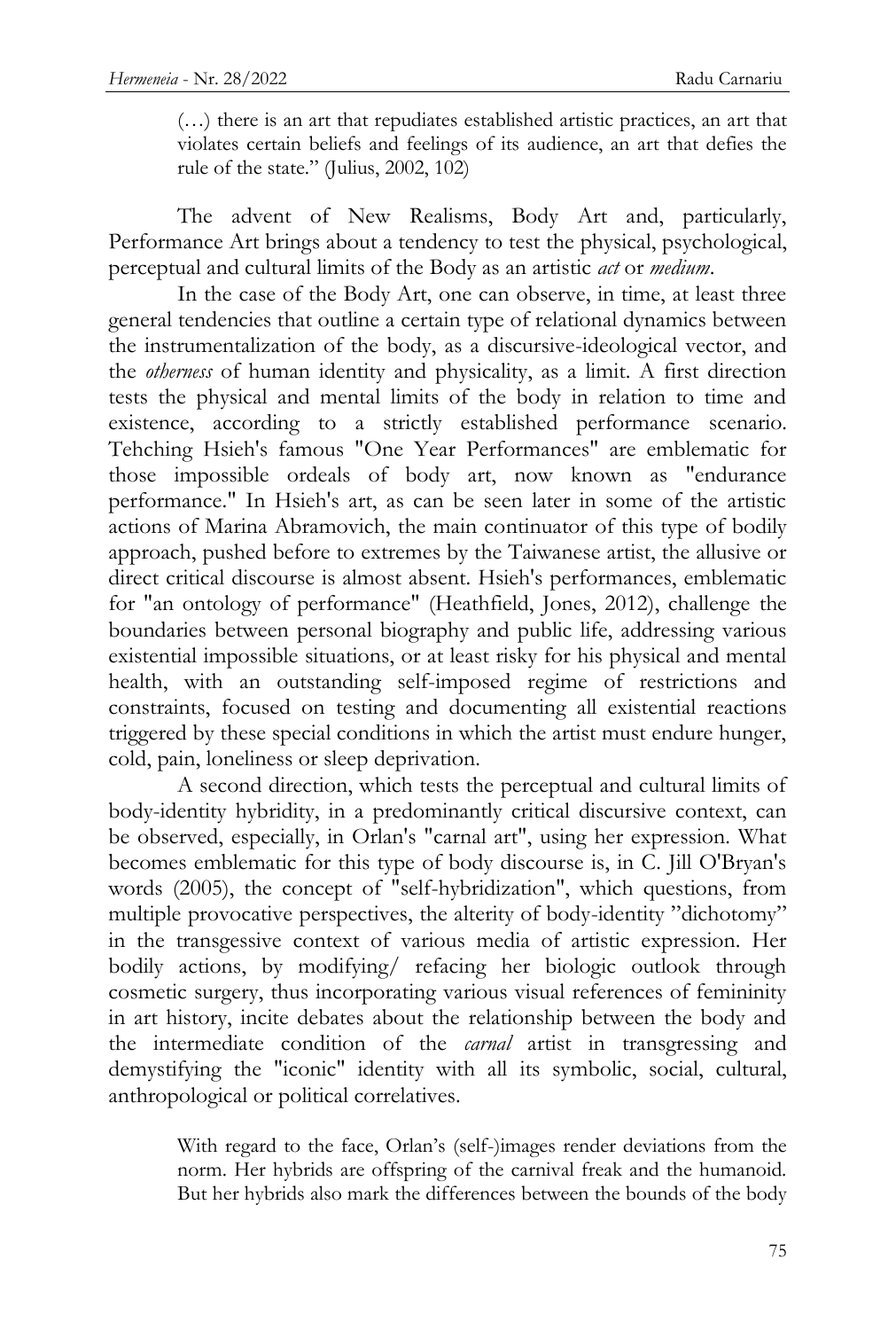and the unbounded virtual body—between the reincarnation of Saint Orlan and Orlan as self-hybridation. (O'Bryan, 2005, 135)

A third direction involves the transgression of the biological limits of the body in the transhumanist perspective of artificial augmentation, or *body enhancement*. Stating that (biological) "body is obsolete", Stelarc is one of the first recognized artists to make the transition from a predominantly critical, counter-discursive body art, to *cyborg* corporeality, through the scientific study of the relationship between biology and technology, the human body being only an alternative experimental space, to test the future possible perspectives of this relationship.

# **Altered States of Corporeality**

The cultural and political impact of the concept of body *transgression*  requires, at the same time, a constant re-assessment of corporeality in a general sense, and, especially, a cautious but creative analysis of the ideological effects produced by transhumanist *biophilosophy*, seen nowadays as the most prominent and influential trend. First, a series of terminological delineations are necessary to distinguish between such terms as posthumanism, transhumanism or post-human condition, and to clarify the differences and similarities between these two famous contemporary philosophical trends. Starting from the premise that technology is changing "the ontological models" by shaping the entire experiential context of human knowledge and that "transhumanism and posthumanism both address this continuing trend in techno-human integration", Thomas D. Philbeck (2020) underlines the various connotations of the term "posthuman", common to both transhumanism and posthumanism, and thus points to the different ontological frameworks modeling the two posthumanist types of discourse. On the first hand, transhumanism stands on a "physiological ground" and refers to artificially enhancements of simple/ realistic (prosthetics) and complex/ idealistic (transferring mind from brain into a computer) human skills and capacities through the integration of various technologic gadgets and systems. On the other hand, posthumanism stands on a "philosophycal ground" and "(...) it delineates an entity that defines and understands itself differently than trough the contemporary notion of 'human' because of technology's impact on basic human characteristics." (Philbeck, 2020, 175)

Authors such as Robert Frodeman (2019) consider from various perspectives "the political implications of the transhumanist attempt to develop abilities, and a length of life, beyond the norm." (Frodeman, 2019, 23) He anticipates a series of Orwellian (*1984*) or Huxleyan (*A Brave New World*) scenarios in which the fundamentals of democracy could be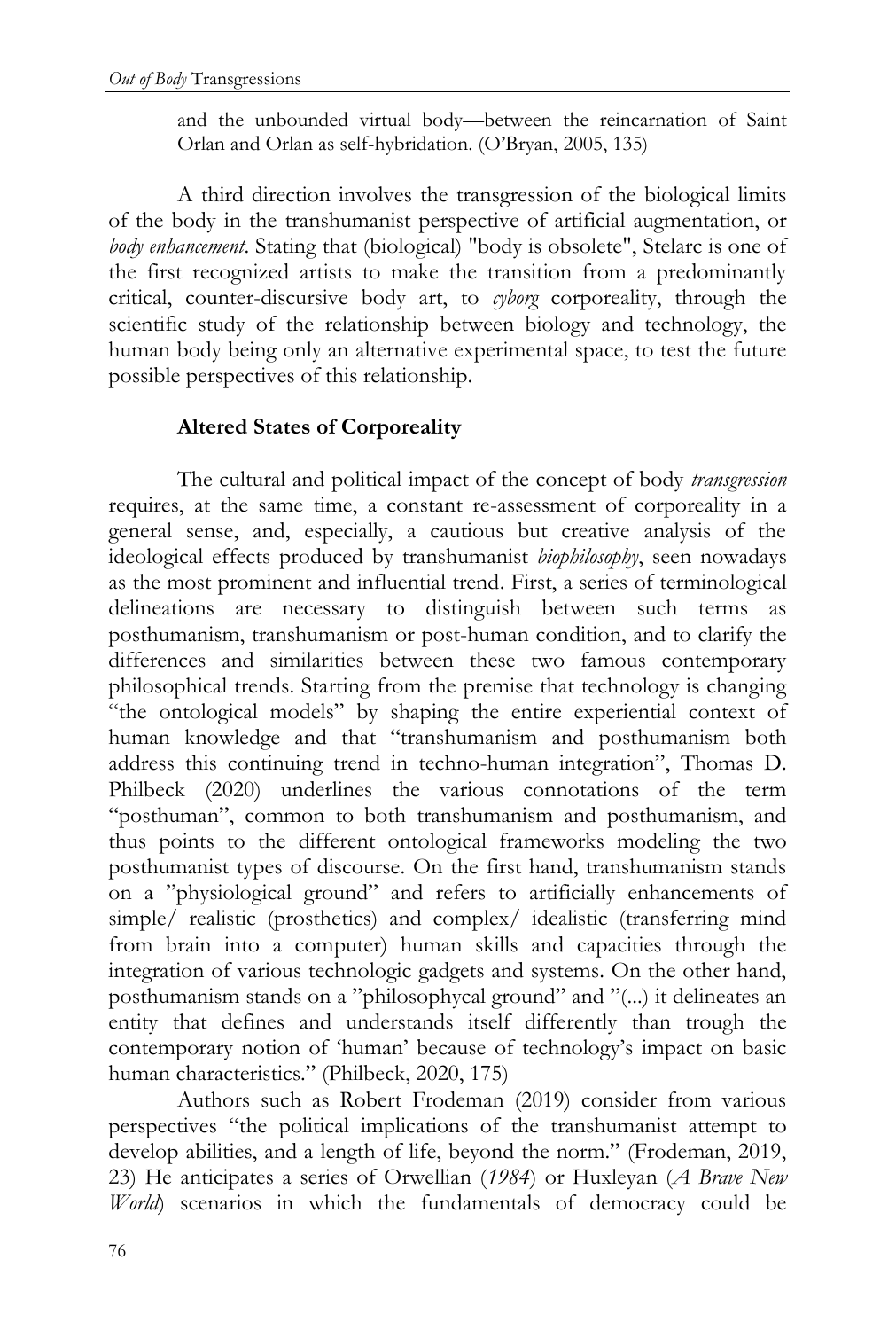progressively altered to favor the citizens who possess technologyaugmented abilities and powers. This situation, not entirely hypothetical today (not all citizens can afford the latest gadgets), could degenerate into a high-tech plutocracy, like Tyrell Corporation from the cyberpunk Los Angeles depicted in Ridley Scott's *Blade Runner* movie, or, more recently, the *ad infinituum* self-cloned aristocracy from the *Carbon* sci-fi series. Social segregation, unequal resource distribution or the reiteration of social organization by castes, according to Plato's limitative democracy model – with golden, silver, or iron citizens depending on their abilities and skills -, would inevitably lead to a widening gap between *augments* and *normals*.

> The rise of a class of augments could lead to any number of political stratagems short of the outright repeal of democracy. For instance, augments could be given multiple votes. Or we could end up with a new form of republicanism: normals could be allowed to choose from among a slate of augments who would exercise the voting franchise on their behalf. But however events would work out, the bottom line is that it is unlikely that those with greater abilities would be willing to be subject to the whims of "normals." (Frodeman, 2019, 24-25)

Moreover, if stress is moved from classes to races, this type of scenario could become catastrophic in nature, going as far as the system's total assimilation of the "normal" people, like in the case of the famous interplanetary predator bio-tech "hive" called The Borg from the sci-fi series *Star Trek*, or their annihilation once the AI becomes autonomous, a moment when, taking into consideration that we cannot anticipate *how* or even *if* the AI could "perceive" itself, the posthuman condition would no longer belong to the human. From another point of view, based on the critical questioning of the ideological and political context that *fuels* the cyborg myth, "the illegitimate offspring of militarism and patriarchal capitalism, not to mention state socialism" (Haraway, 1991, 151), Donna Haraway emphasizes three "crucial boundary breakdowns" that make possible new analytical perspectives on a possible more inclusive political vision. The first refers to the nature-culture dichotomy, to overcoming the separation between human and animal, between life and social sciences, to new perspectives of debate, in the sphere of "biological determinism", on new meanings of "human animality", while considering that the cyborg myth appears "where the boundary between human and animal is transgressed." (151-152). The second refers to "technological determinism" and emphasizes the relativization of the border between biological and technological, between "animal-human (organism) and machine", the ambiguity of the difference between both mind and body and natural and artificial, between "self-developing and externally designed" (152), caused by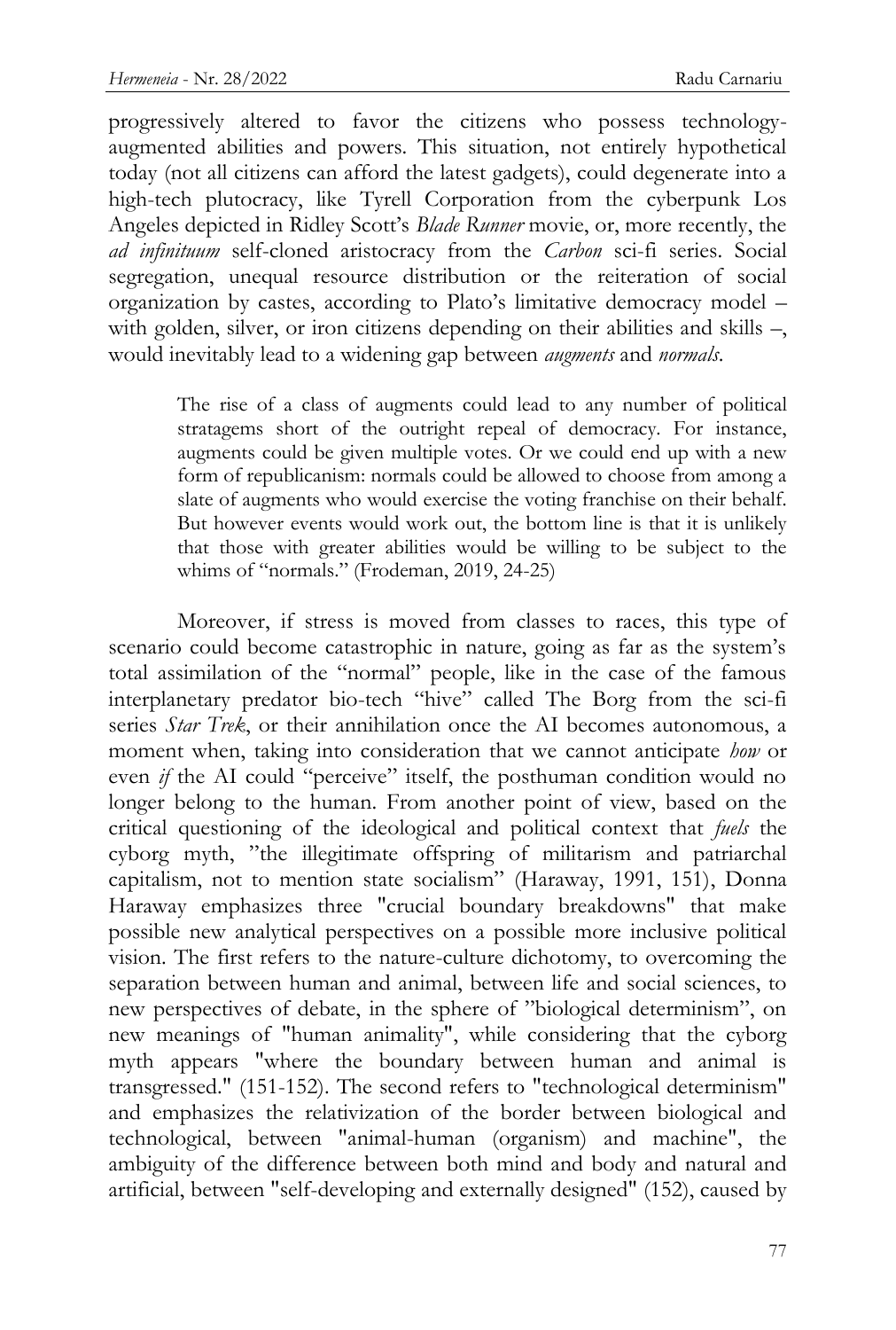the accelerated evolution of technology in the latter part of the twentieth century. Finally, the third turning point, derived from the second, refers to the weaker distinction between physical and non-physical, due to the evolution of research in quantum physics and technological "miniaturization", the discussions on the cyborg myth being oriented, in this case, to other horizons of knowledge, in terms of "consciousness" or ―simulation‖ (153)

> So my cyborg myth is about transgressed boundaries, potent fusions, and dangerous possibilities which progressive people might explore as one part of needed political work. One of my premises is that most American socialists and feminists see deepened dualisms of mind and body, animal and machine, idealism and materialism in the social practices, symbolic formulations,and physical artefacts associated with 'high technology' and scientific culture. (Haraway, 1991, 154)

Moreover, Haraway draws attention to the need to strengthen the social unity of people, given the prospect of an unprecedented intensification of technological-political domination, taking into account, from an equidistant position, both utopian / dystopian possible near future scenarios. On the one hand, a "cyborg" society can be the fulfilled dream of any authoritarian discourse, which would follow, according to an imperialist logic, "the final imposition of a grid of control on the planet" (154). On the other hand, a cyborg democracy cannot be imagined without taking into account the accessibility to technological freedom, the freedom of coexistence and symbiosis between the older, natural, and newer, artificial, species. The author's position stands for mediation considering both (cyborg) authoritarian and libertarian possible perspectives on a transhumanist future, concluding that "single vision produces worse illusions that double vision or many-headed monsters." (154)

In this respect, questioning the real long-term benefits that biotechnological and, especially, AI developments would bring to humanity, Klaus Kornwachs (2021) approaches transhumanism from a moderate yet critical standpoint, seeing it as a form of "derailed anthropology" in which the next evolutionary step is man's technological *transcendence*, which the author sums up in five possible steps: human-robot coexistence, humanrobot symbiosis as cyborgs, the superiority of robots, slavery and extinction. Furthermore, he also warns against the "irrationality" of the transhumanist promise, being of the opinion that it "must have a psychological source, and the conjecture will be here that this source is based not on a religious image of man but of a pseudo-theological transfiguration of the machine as such." (23) Kornwachs makes a comparative analysis of various contexts of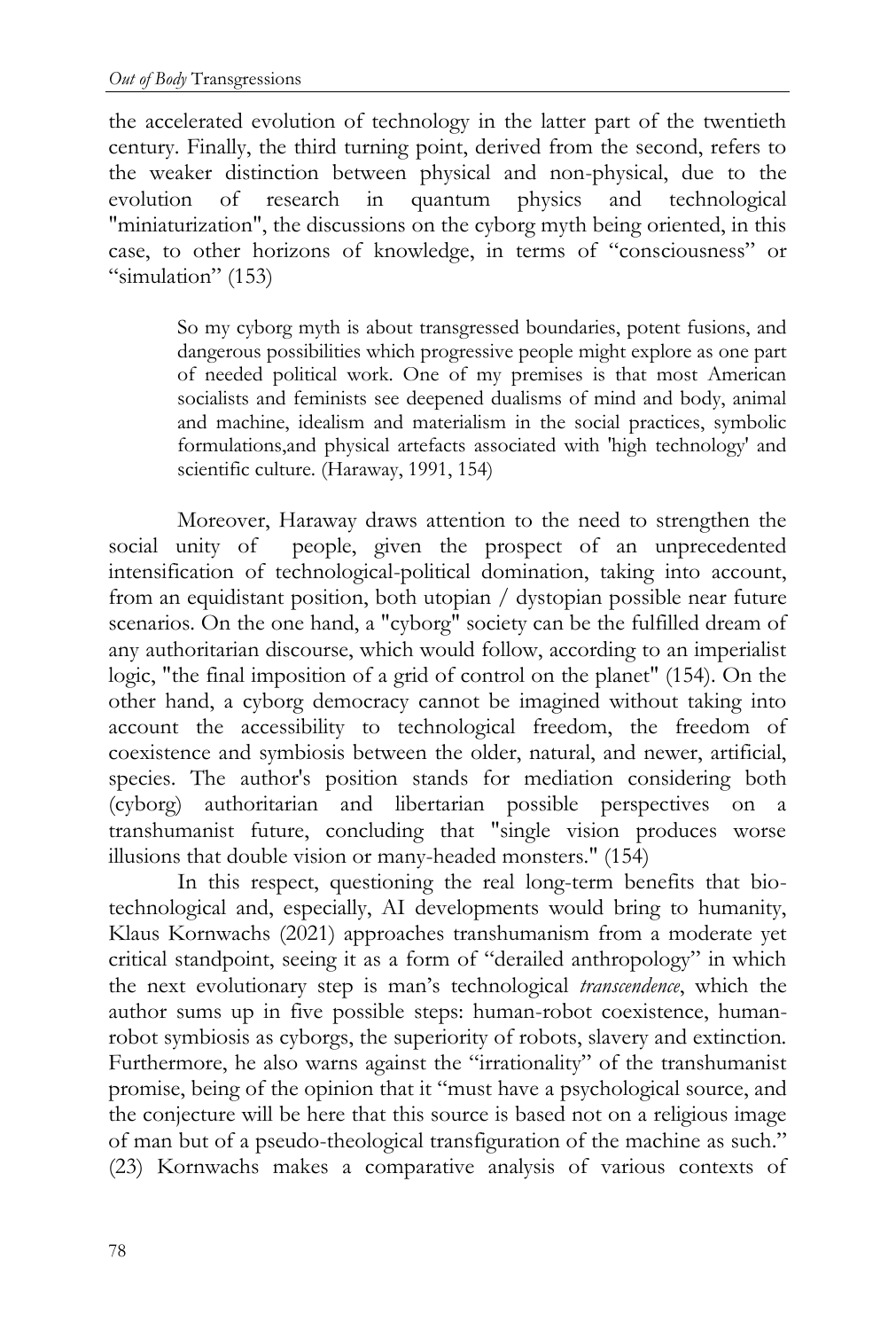interaction between the human and the artificial which may determine the degree of (human) autonomy in the "cyborg" condition.

> If these systems, which are seemingly neutral, only user-dependent, are a carrier of interests, the path is ready for the confusion between what we have manufactured by human efforts and what is natural, i.e. produced by natural processes, and not influenced by human interaction. These questions touch upon the fundamental question of philosophical anthropology: Is man still autonomous or even free (according to Kant) if he is embedded in such seemingly autonomous artificial systems of lifeworld—having no criteria to distinguish between fakes and facts or the natural and the artificial? (Kornwachs, 2021, 32)

Additionally, he considers the situations that could create the new conditions in which the systems/machines would rapidly surpass human evolution in terms of technological enhancements or data processing, which would inevitably lead to two possibilities for the human to be "ontologically" re-defined, and whose effects on what contemporary technology still calls *human centered design* would actually favor the autonomy of technological *beings* and the exclusion of Frodeman's "normals" from the "artificial paradise" of transhumanism.

> The paradise is paid with the superiority of machines over the man; they will know better what may be good for individuals, and for society. Will they become gracious bullies? According to different variants of this prophecy, there will be either an evolutionary melting or convergence between man and machine to a new man or the distinction of the human species. (Kornwachs, 2021, 36)

Other researchers, such as the biologist John Bryant (2013), analyze the possible effects of transhumanist hi-tech-optimism on ethical values, stating that, especially if we refer to the genetic modification or manipulation of the human body, we should understand the difference between the medical benefits of biotechnology (therapy) and the improvement of traits that increase our performance beyond natural limits (enhancement), turning us into Nietzschean Übermensch/superhumans. However, beyond the *therapy vs enhancement* dilemma, just like Kornwachs or Frodeman, Bryant is more interested in the way this context impacts on psycho-social *biodiversity*, the "validity" and "equality" of access to the benefits of transhumanist technoculture, and less in the "possibility" of its materializing what it promises. Once more, we may come upon the unavoidable limitations of "terms & conditions" and of double-standard policies. Taking into account some perspectives of this possible impact, from a "biomedical" (207), "pharmacological" (221), "digital" (223) or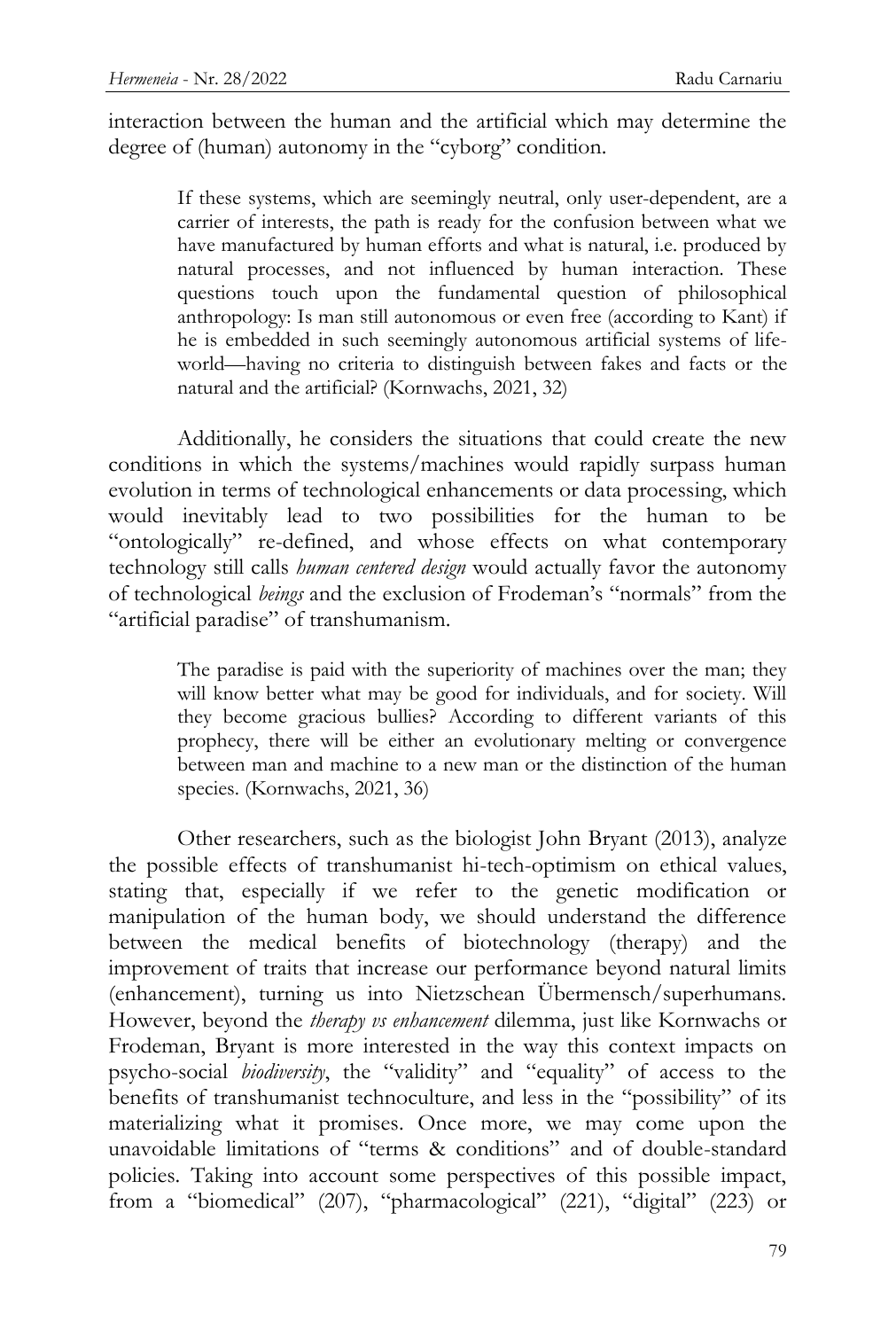"biomechanical" (229) viewpoint, Bryant also examines the possible effects of genetic engineering beyond the sphere of its medical research applications. He is of the opinion that humanity faces two major issues for the first time in its history. The first refers to the "equality of opportunities" and suggests that corporate interests will take over scientific goals, and that the inevitable gap between the rich and the poor, the *augments* and the *normals*, will become even wider. Starting from this, it could be speculated that, in a wide sense, *natural selection* will be taken over by *artificial selection*:

> Gregory Stock, the influential commentator and policy-maker from the University of California, suggested in his 2002 book *Redesigning Humans: Choosing our Children's Genes* that the free market should prevail in this area. If parents want to undergo these procedures, society should allow them to do so if they are willing to pay for it. (213)

The second issue relates to the prospect – bleak, from a humanist standpoint – of a fundamental alteration and dilution of the concept of *identity* and of its moral and social correlates, *dignity* and *autonomy*, as, in Bryant's terms, the "commodification" of genotypes through cloning (choosing one's future child) would definitively change the natural parameters of the relationship between (human) individuality, body perception and corporeality. Moreover, the issue becomes even more complex if we imagine the dystopian scenario in which the mix-breeding of the cyborg with the mutant – where the former, still a *symbiont*, owing to research into bionics, nanotechnology and smart materials, is already surpasses by the latter – would produce a super-posthuman or a post-*Superman*, similar, maybe, to the maleficent humanoid *metamorph* from the first movie of the *Terminator* series. In another imagined scenario, once we are able to choose the genes of our future generations, if the technology able to transfer consciousness from the biological to the artificial is also available, we could opt for an artificial continuation of our life in a different body or several bodies, transgressing, in an ironic way, the limitative corporeality of our biological nature, dominated by the Cartesian bodymind dichotomy (*Ghost in the machine*), towards the augmented, fluid and trans-individual artificial corporeality, definitively *freed* from existential dilemmas, turned into nothingness in the cybernetic beatitude of a digital Nirvana (*Host of the machine*).

Beyond the *liberalization* of reproductive technologies, Bryant analyzes the latest scientific research conducted by the SENS Foundation and the implications that its goal, i.e. "to help build the industry that will cure the diseases of aging"<sup>1</sup>, could have in the near future. He points to the unprecedented demographic effect brought about by the development of technologies aiming to extend the lifespan of the human body as much as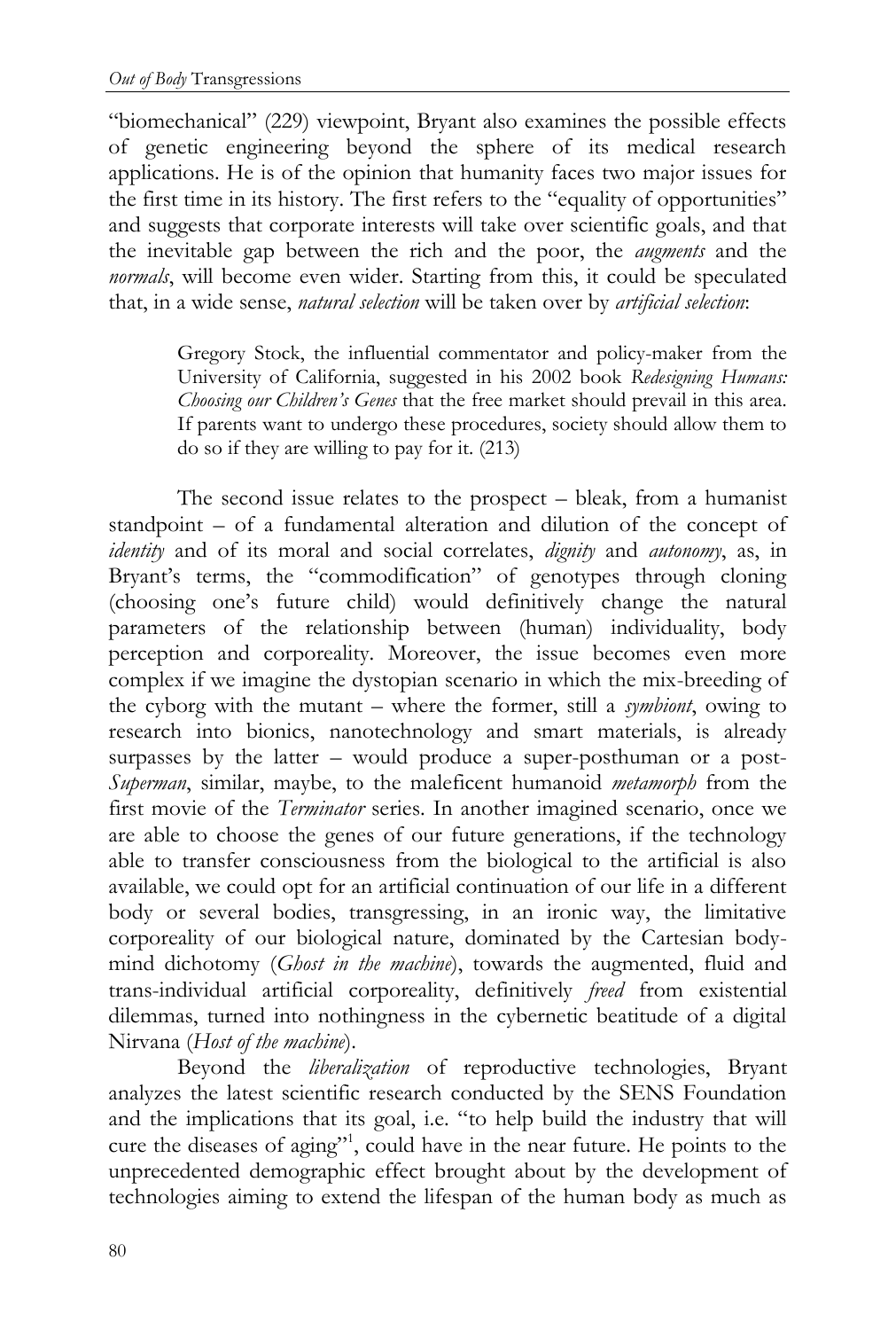possible, seeing that, as previously mentioned, access to *the elixir of immortality* would be granted to everyone.

I will make two brief points. First, if ever this research does yield significant results, will the benefits (if in fact they are benefits) be available for all, or is this yet another case of the haves and haves-nots? Secondly, assuming for the moment that this was widely available, with the world's population already above 7,000 million, how would we cope if people started living much longer? (220)

The new biotechnological context sheds a new light on the old mind-body dichotomy, beyond the well-known philosophical or epistemological framework related to this topic, from the Cartesian *cogito* to Gilbert Ryle's *Ghost in The Machine* (1967), the focus being rather on the phenomenological aspects of the relationship between mind and body, the *interdependence* or *independence* from each other once we enter the (still) unknown territory of the bio-technological interfacing scenarios. In this sense, Stephen Lilley (2013) analyzes the possible effects of the transhumanist concept of "radical transformation" of the human body in consensus with their quasi-religious ideal "for elevating consciousness over embodiment." (Lilley, 2013, 25)

Associating both the ideal of (conscious) biotechnological independent mind (post-human, AI singularity scenario or trans-human, cyborgic enhanced body / mind scenario) and the exclusive concerns of bodily augmentation beyond biological limitations, in accordance with many studies that advance the hypothesis of mind transfer outside the human brain, in particular, Lilley explains how the advancement of research in neuroscience, computing and robotics strengthens the hypothesis of the superiority of the mind over the body.

> Research in brain machine interface has relevance for individuals who have suffered amputation or spinal injury, with work underway on how to allow human subjects to operate an artificial limb or exoskeleton by thought. Here again the mind is understood to be the active and independent agent. (Lilley, 2013, 27)

Transgressing the famous philosophical *mind and body* dichotomy towards "mind *over* body", also understood as *mind alternative embodiment* possibility, the author questions why many transhumanist researchers who promote "radical transformation" of the human body beyond the strictly therapeutic concerns of prosthetics, for example, consider the biological body to be nothing more than a *substrate* for the mind, a replaceable,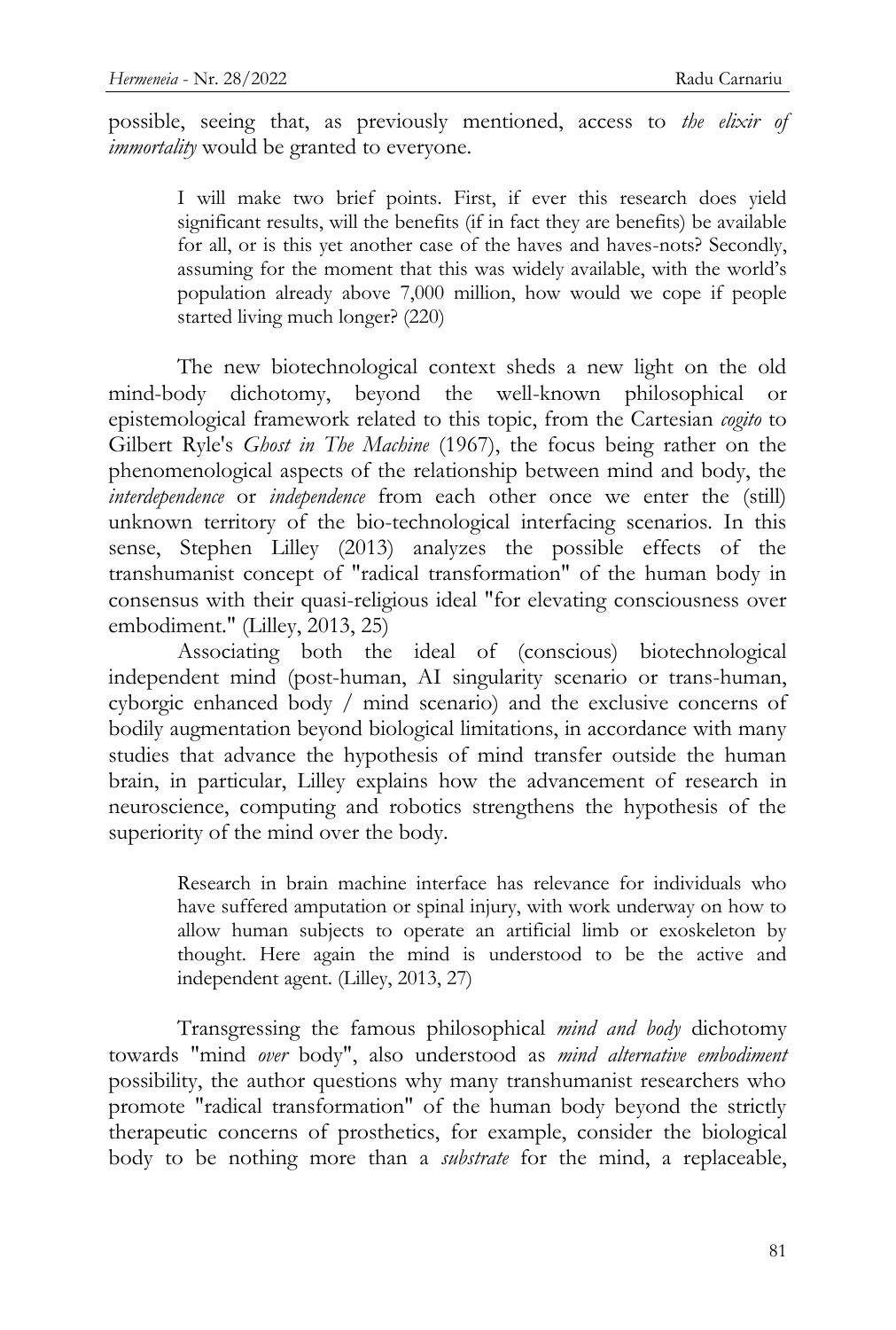improvable, and updatable tool, a temporary avatar of the old imperfect human corporeality.

> If the organic brain is seen as a limiting factor, "uploading" or copying the mind to a more promising medium would be the next step. That level of technological prowess, if ever reached, opens up even more radical options such as digitizing the mind to allow existence in virtual worlds, thereby leaving behind human biology altogether. (Lilley, 2013, 27-28)

On the other hand, considering the rapid evolution of medical prosthetics, molecular biology and genetic engineering, in addition to cybernetics and robotics, Ray Kurtzweil (1999) states that we are much more advanced in body enhancement technology than in the development of the human mind. He believes that a whole range of natural bodily limitations, from various serious diseases such as diabetes or cancer to other genetic errors, such as the gene responsible for suicidal tendencies, will be, quoting Stelarc, "obsolete", thanks to nanotechnology. In his opinion, the proetin-based chemistry of the human body will be replaced, "atom by atom", by a new nanotechnological enhanced body and that, in his words,

> it will become possible to reverse engineer and replicate the physical and chemical functionality of any human cell. In the process we will be in a position to greatly extend the durability, strength, temperature range, and other qualities and capabilities of our cellular building blocks. (Kurtzweil, 1999, 102)

In what regards the expansion of knowledge related to the concept of *body identity*, in the context of the current debates on the body and corporeality, heavily influenced by biotechnological advances, a challenging viewpoint comes from the transdisciplinary hypothesis of the "medial body" as a "transitional environment" (Denisa Butnaru, 2020), which examines the "reinvention of corporeality" through in-depth knowledge of the phenomenology of biotechnological *hybridization* while analyzing, at the same time, the con-substantial nature of two body-imaginary regimes: *the fictional* and *the factual*.

> Certainly, hybridity processes have constantly marked the development of human beings. What is new, however, is that if various objects and technologies previously accompanied the human body from the outside, at present, as the cyborg example shows, objects are incorporated in the biological structure of the body, challenging its biological consistency. (Butnaru, 2020, 7-8)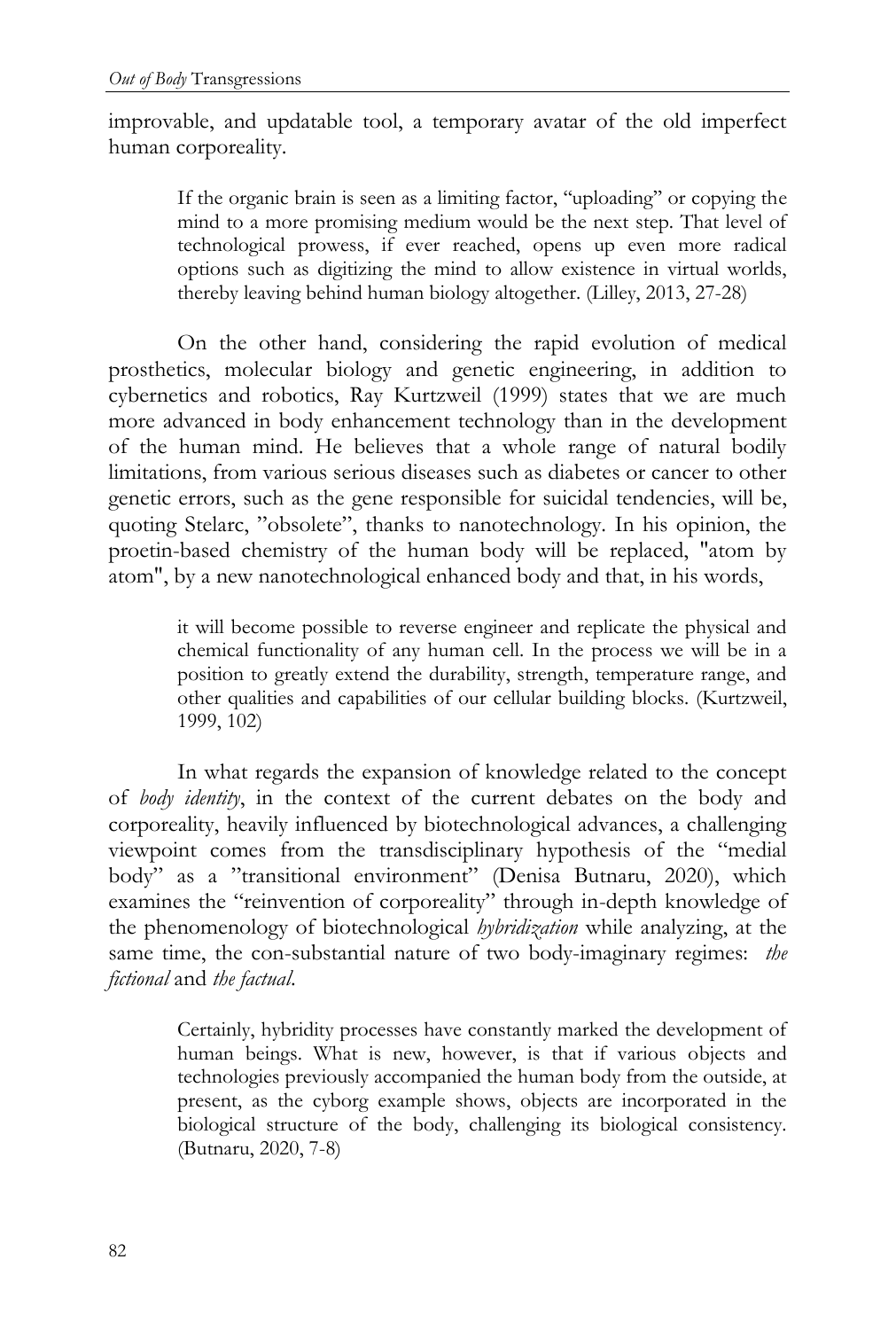The author analyzes the ways in which the reality of our bodies, understood as "social structures", tends to already encompass as it is various imaginary models of identity hybridization spread by the sci-fi culture, stating that,

> (...) forms of corporeality which until recently were the subject of science fiction have entered the realm of the real, disputing such categories as identity or intersubjectivity, inseparable from corporeality. (Butnaru, 2020, 7-8)

Noting that there are insufficient studies on the transgression of imaginary from *fiction* to *faction*, the author advances new ways of understanding body "mediality" by analyzing the interchanges between the fictional body models presented in various science-fiction works and the actual potential of them being implemented. She also explains that the term "faction" should be understood contextually as an "intermediary imaginary" of corporeality and, most of all, "what it means to be a body, and more specifically to be a body which reinvents its own corporeality" (Butnaru, 2020, 9), in the context of the fluidization and hybridization of the virtual and the real.

In this sense, the reinvention of one's own corporeality requires a fundamental reconsideration of the primacy of biological physicality, as the dominant referent of corporeality, through a paradigm shift in the "ontology and epistemology of human body perception" (Ferrando 2020). The author notes that *physicality* is no longer the main medium of social interactions because the development of cybernetics and biotechnologies has caused a radical redefining of the concept of *human*. By reanalyzing some key-concepts, such as "body", "human", "embodied self", "posthuman body" and "transhuman body", Ferrando states that because of the "decentralization of the self into virtual bodies and digital identities" and of the deconstruction of the notion of "natural conception" we can no longer draw a clear line between the natural and the artificial, which means that "the semantic demarcation between humans and cyborgs has been blurred." (Ferrando, 2020, 213) or, from a different angle, as Donna Haraway already stated in *Simians, Cyborgs and Women. The Reinvention of Nature* (*A Cyborg Manifesto*, 1991), "(...) the boundary between science fiction and social reality is an optical illusion." (Haraway, 1991, 149)

Envisaging posthuman bodies is a philosophical and a political task, involving human agency. Histories and herstories of the human body are herstories and histories of the cyborg. Not only contemporary posthumanist and transhumanist thinkers shall freely refer to them, but future generations of humans, post-humans and intelligent machines will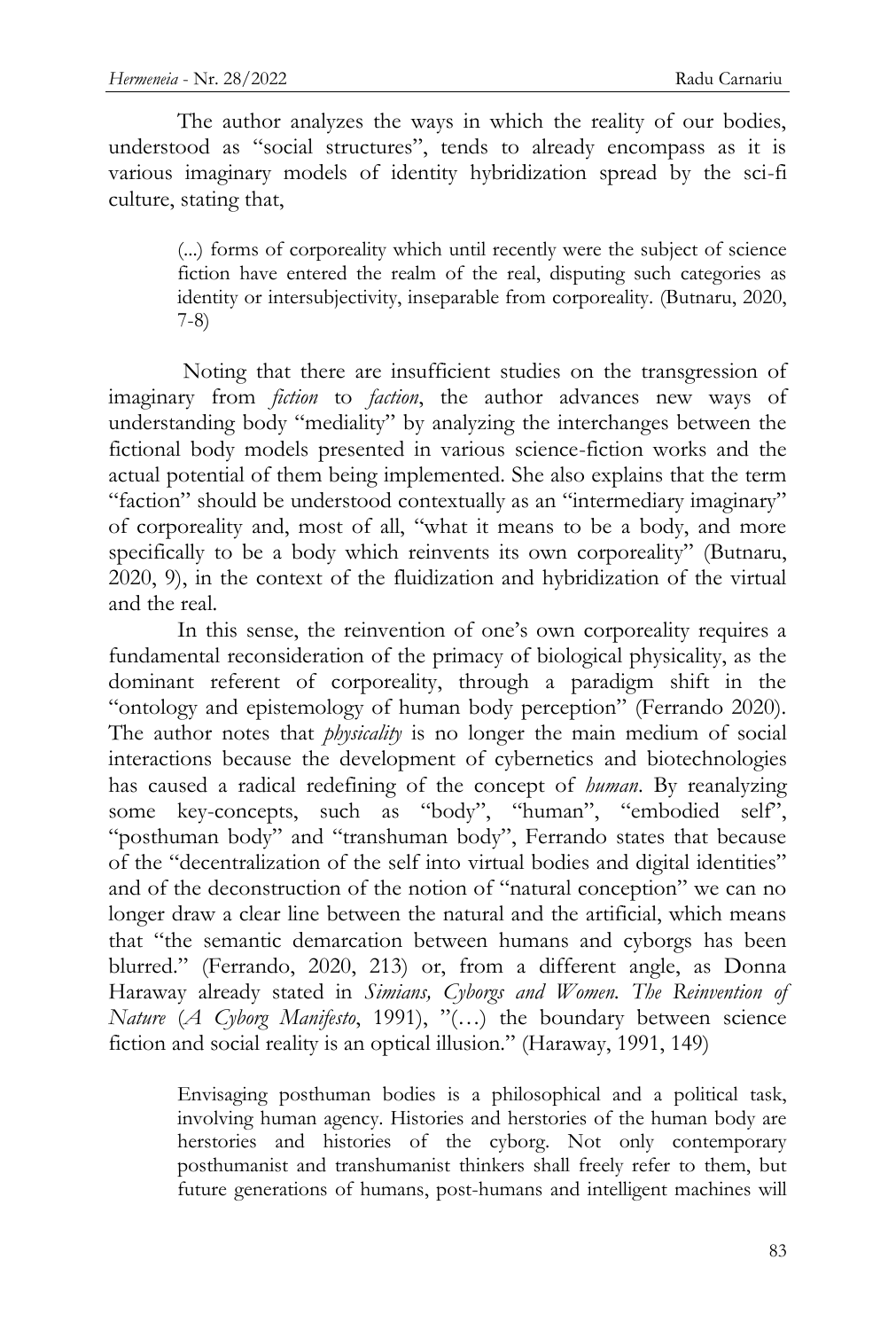have to process them, in order to access a deeper understanding of themselves. (Ferrando, 2020, 223)

### **Possible conclusions**

Even if in the near future, the "technological determinism" referred to by Haraway will inevitably push us to choose between various biotechnological benefits, more or less accessible, or acceptable, if we consider the scenarios described above, thus becoming, in Brodeman's terms, *augments* or *normals*, the fundamental relationship between identity and corporeality will be determined, in my opinion, also by the "human" paradigm, as long as we still operate with concepts such as "self", "identity", "body", "embodiment" or "mind" and "consciousness". In the happiest case, the ontological and biological horizon, the capacity for knowledge, based on reason, and the human sensory system will widen, without escaping, however, our oldest and most intimate enemy, the fear of death. Sensory-genetic augmentation and enhancement will probably open up a new wide field of existential opportunities, beyond any expectation, a situation in which, at the meeting point between *homo sapiens* and *robo sapiens*, we may turn into designers of bodies and minds, becoming unimaginably good or unimaginably evil, in relation to life, on a planetary level. Maybe the technology will heal the biology. I will end with a play on words, paraphrasing Kurtzweil's famous title, asserting that in the Age Of Spiritual Machines, humans will have to decide to be their *masters* or *servants*.

### **Notes**

<sup>1</sup> See [www.sens.org.](http://www.sens.org/)

### **References**

- Bryant, John. 2013. *Beyond Human? Science and the changing face of humanity*. Oxford: Lion Hudson.
- Butnaru, Denisa (ed). 2020. *Medial Bodies between Fiction and Faction. Reinventing Corporeality*. Bielefeld: Transcript.
- Ferrando, Francesca. 2014. "The Body". In *Post- and Transhumanism. An Introduction*, eds. Robert Ranisch and Stefan Lorenz Sorgner. Frankurt: Peter Lang.
- Frodeman, Robert. 2019. *Transhumanism and nature: a critique of technoscience*. New York: Routledge, Taylor and Francis Group.
- Haraway, Donna Jeane. 1991. *Simians, Cyborgs, and Women. The Reinvention of Nature.* New York: Routledge, Taylor and Francis Group.
- Heathfield, Adrian, and Amelia Jones Jones (eds.) 2012. *Perform, Repeat, Record. Live Art in History*. Bristol: Intellect.

Julius, Anthony. 2009. *Transgresiuni. Ofensele artei.* București: Vellant.

Kornwachs, Klaus. 2021. "Transhumanism as a Derailed Anthropology". In *Transhumanism*: *The Proper Guide to a Posthuman Condition or a Dangerous Idea?*, edited by Wolfgang